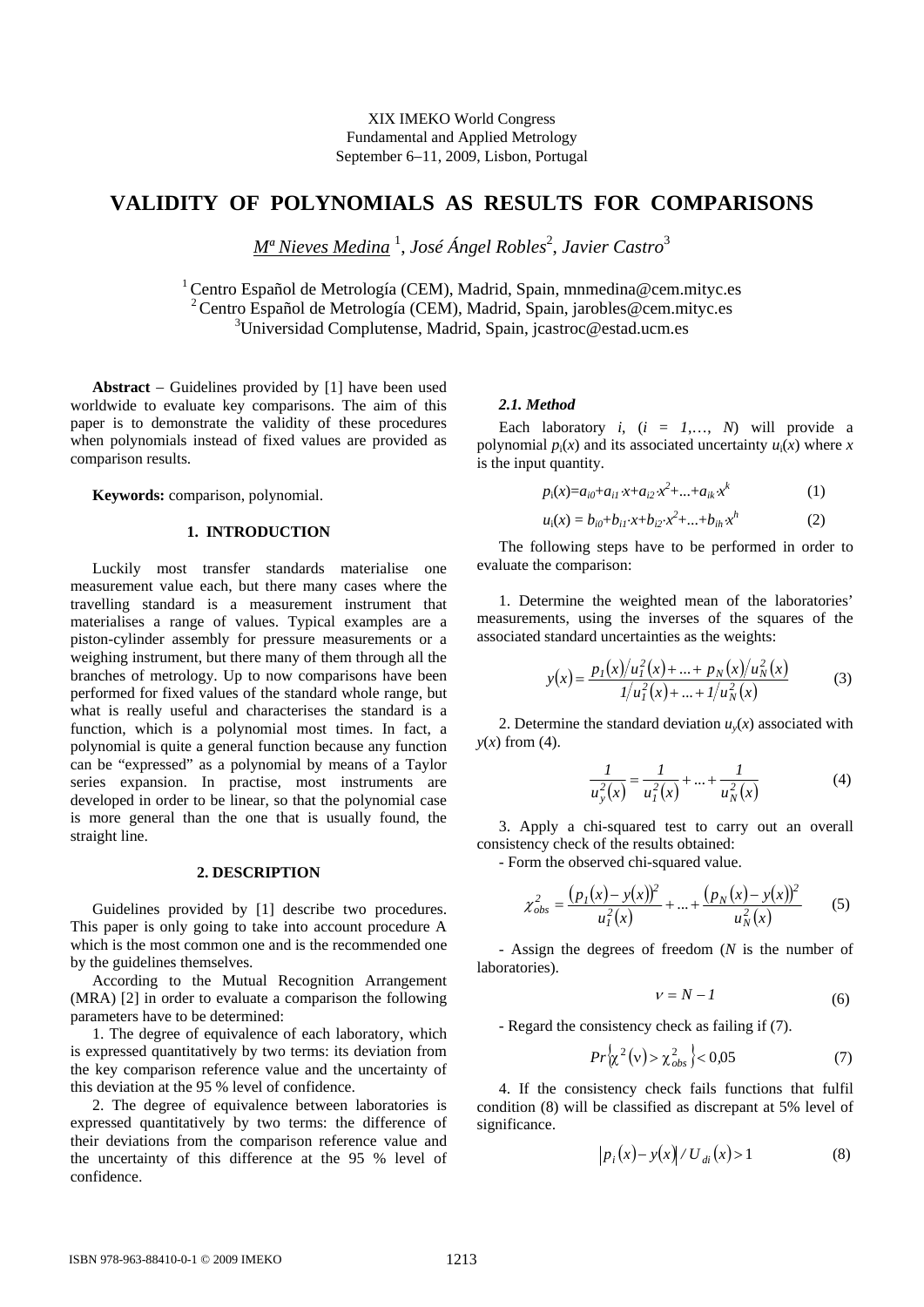If the consistency check does not fail,  $y(x)$  will be accepted as the reference value and  $u<sub>v</sub>(x)$  will be accepted as its standard uncertainty. Besides, the degrees of equivalence can be calculated.

The degree of equivalence of laboratory *i* will be the pair of functions  $(d_i(x), U_i(x))$  given by(9) and (10).

$$
d_i(x) = p_i(x) - y(x) \tag{9}
$$

$$
U_i(x) = 2\sqrt{u_i^2(x) - u_y^2(x)}
$$
 (10)

The previous formula involves a *difference* of two variances as a consequence of the mutual dependence of  $u_i^2(x)$  and  $u_{y}^{2}(x)$ .

 The degree of equivalence between laboratory *i* and laboratory *j* will be given by the pair of values  $(d_{i,j}(x), U_{i,j}(x))$  using (11) and (12).

$$
d_{i,j}(x) = p_i(x) - p_j(x) \tag{11}
$$

$$
U_i(x) = 2\sqrt{u_i^2(x) + u_y^2(x)}
$$
 (12)

It is obvious that all the previous treatment depends on *x*. This means that one laboratory can be discrepant for some range of *x* but it is not for the whole range. That is the power of the method.

#### *2.2. Validity*

In order to use this method the following conditions have to be applied according to [1]:

1. The travelling standard has good short-term stability and stability during transport.

2. Each participating laboratory's measurement is realized independently of the other laboratories' measurements in the comparison.

3. For each laboratory a Gaussian distribution (with mean equal to the laboratory's measurement and standard deviation equal to the provided associated standard uncertainty) can be assigned to the measurand of which the laboratory's measurement is an estimate.

If polynomial functions are used instead of functions there is no change for conditions 1 and 2. Condition 3 is the one that has to be checked.

The first question must be how these polynomials have been obtained. It is clear that an approximation technique based on the "minimum $\chi^{2}$ " approach has to be used. This is a very general method; a possible reference is [3]. In this approximation all calculations to obtain the polynomial are linear and, as a general property of Gaussian distributions is that any linear combination of Gaussian distributions is also a Gaussian distribution [4], it is clear that condition 3 is fulfilled and procedure A in [1] can be used for polynomials.

#### **3. EXAMPLE**

In order to evaluate the validity of this procedure as well as its advantages a comparison in the pressure field will be evaluated. Its transfer standard is a piston cylinder assembly and the parameter that characterises it is called "effective area" *Ap*. A piston cylinder assembly is basically a piston that rotates freely inside a cylinder. The pressure is applied in the lower part of the assembly and the piston is loaded with masses. When the piston is under floating equilibrium the downward gravity force, which is caused by the masses on the piston, is equal to the upward force, which is exerted by the pressure on the assembly. Under these equilibrium conditions the pressure can be determined as the ratio between the gravity force and the effective area. The effective area itself depends on pressure. Most times it is enough to consider a linear dependence on pressure like (13), where  $A_0$  is the effective area for zero pressure, *P* is the nominal pressure and  $\lambda$  is the pressure distortion coefficient.

$$
A_p = A_0 \cdot (1 + \lambda \cdot P) \tag{13}
$$

 Equation (13) is the result provided to customers in a piston-cylinder assembly calibration certificate, but in order to use procedure A in [1] in comparisons each laboratory provides different effective area values for different nominal pressures.

 In this example the same comparison is going to be evaluated both ways, with fixed values and polynomials.

Table 1. Table of values provided for the comparison. Every laboratory has provided effective areas  $A_n$  with their uncertainties  $u_p$  ( $k = 1$ ) for common nominal pressures.

| Nominal           | Lab 1                 |                    | Lab <sub>2</sub>      |                    | Lab <sub>3</sub>         |                    |
|-------------------|-----------------------|--------------------|-----------------------|--------------------|--------------------------|--------------------|
| pressure<br>(kPa) | $A_p$<br>$\text{m}^2$ | $u_r$<br>$(x10^6)$ | $A_p$<br>$\text{m}^2$ | $u_r$<br>$(x10^6)$ | $A_p$<br>$\text{(mm}^2)$ | $u_r$<br>$(x10^6)$ |
| 100               | 980.5531              | 7                  | 980,5464              | 6.9                | 980,5663                 | 15                 |
| 200               | 980.5855              | 7                  | 980,5701              | 6,6                | 980,5808                 | 15                 |
| 400               | 980,6604              | 6,6                | 980.659               | 6,4                | 980,6561                 | 12                 |
| 600               | 980,717               | 6,5                | 980,744               | 6                  | 980,7498                 | 10                 |
| 800               | 980,798               | 6,3                | 980,8146              | 6                  | 980,8082                 | 10                 |
| 1000              | 980.892               | 6,3                | 980,9038              | 6                  | 980,8994                 | 10                 |

| Nominal           | Lab 4                    |              | Lab 5                 |                    |  |
|-------------------|--------------------------|--------------|-----------------------|--------------------|--|
| pressure<br>(kPa) | А,<br>(mm <sup>2</sup> ) | $u_r(x10^6)$ | $A_n$<br>$\text{m}^2$ | $u_r$<br>$(x10^6)$ |  |
| 100               | 980.5525                 | 7,2          | 980.5423              | 11                 |  |
| 200               | 980,5976                 | 6.9          | 980,576               | 10                 |  |
| 400               | 980,648                  | 6,8          | 980,6491              | 9,6                |  |
| 600               | 980,7427                 | 6.8          | 980,7351              | 9,6                |  |
| 800               | 980.8111                 | 6,7          | 980,7983              | 9,3                |  |
| 1000              | 980.89                   | 6.6          | 980.8917              | 9,3                |  |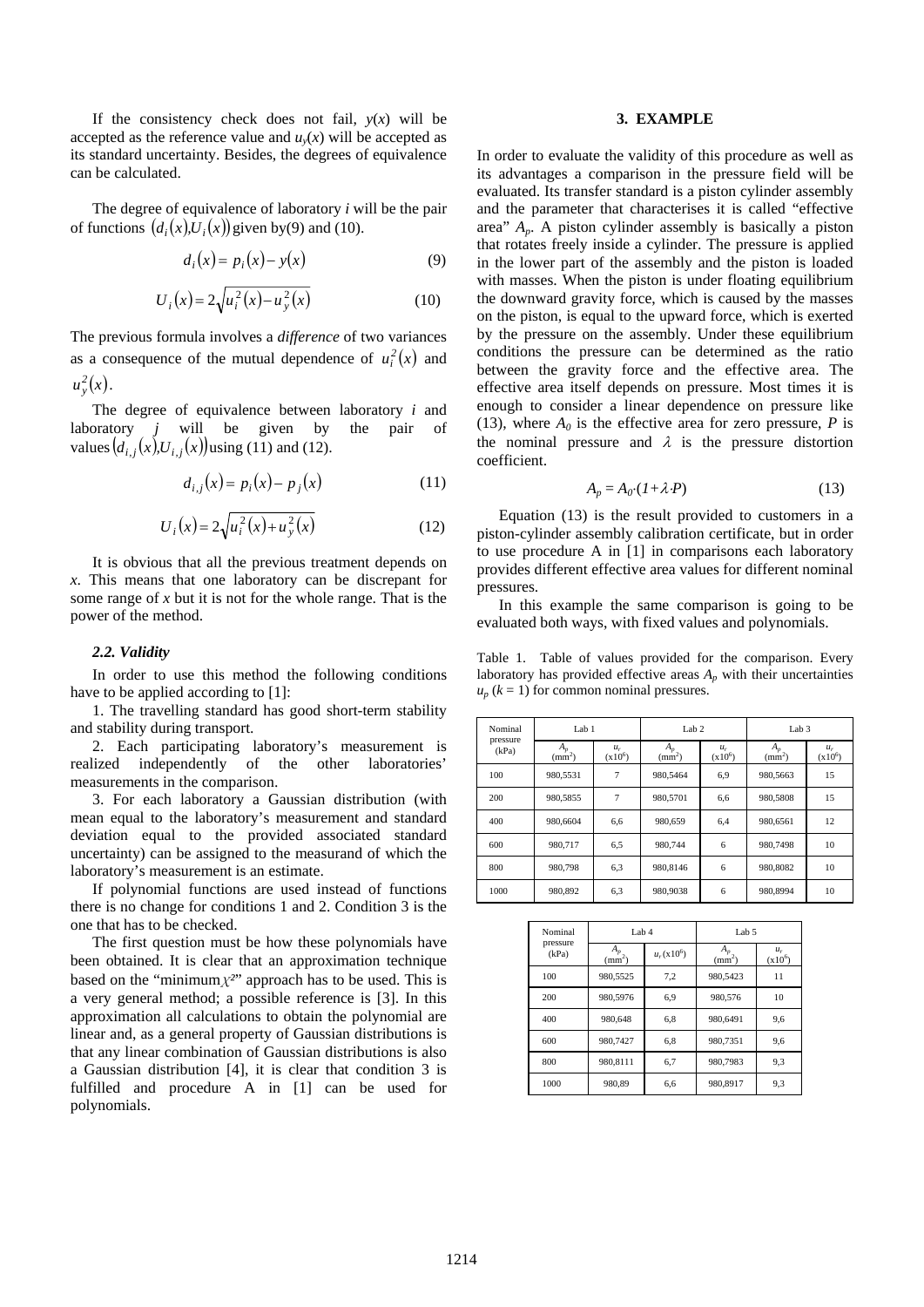| Nominal           | Lab 6                         |                    | Lab <sub>7</sub>           |                    |  |
|-------------------|-------------------------------|--------------------|----------------------------|--------------------|--|
| pressure<br>(kPa) | $A_{p}$<br>(mm <sup>2</sup> ) | $u_r$<br>$(x10^6)$ | $A_{p}$<br>$\text{mm}^2$ ) | $u_r$<br>$(x10^6)$ |  |
| 100               | 980,559                       | 8,1                | 980,5546                   | 13                 |  |
| 200               | 980,5985                      | 8,1                | 980.5922                   | 12                 |  |
| 400               | 980.6585                      | 7.9                | 980.6524                   | 10                 |  |
| 600               | 980,7388                      | 7,8                | 980,7326                   | 10                 |  |
| 800               | 980,809                       | 7,8                | 980,8029                   | 10                 |  |
| 1000              | 980,8993                      | 7,8                | 980,8731                   | 10                 |  |

If values in table 1 are evaluated according to procedure A in [1] these are the results which are obtained (steps 1 and 2):

Table 2. Table of results obtained in steps 1 and 2 according to procedure A in [1].

| Nominal<br>pressure (kPa) | Weighted<br>mean of $A_n$<br>$\text{m}^2$ | Standard<br>deviation of the<br>weighted mean<br>of $u_n$ (mm <sup>2</sup> ) |
|---------------------------|-------------------------------------------|------------------------------------------------------------------------------|
| 100                       | 980,5522                                  | 0,0031                                                                       |
| 200                       | 980,5858                                  | 0,0030                                                                       |
| 400                       | 980,6573                                  | 0,0029                                                                       |
| 600                       | 980,7365                                  | 0,0028                                                                       |
| 800                       | 980,8068                                  | 0,0028                                                                       |
| 1000                      | 980,8900                                  | 0,0028                                                                       |

The observed chi-squared values are in Table 3 (the degrees of freedom are 6):

Table 3. Results of the evaluation according to step 3.in procedure A en [1].

| Nominal<br>pressure<br>(kPa) | Observed chi-<br>squared value | $Pr\left\{ \chi^2(\nu) > \chi^2_{obs} \right\}$ |
|------------------------------|--------------------------------|-------------------------------------------------|
| 100                          | 3,3                            | 0,772                                           |
| 200                          | 12,9                           | 0,045                                           |
| 400                          | 1,4                            | 0,968                                           |
| 600                          | 14                             | 0,030                                           |
| 800                          | 5,3                            | 0,501                                           |
| 1000                         | 7,5                            | 0,278                                           |

As it can be seen in table 3 for 200 kPa and 600 kPa the probability is less than 0,05, so the consistency check fails.

Table 4 shows the evaluation of condition (8) for each laboratory:

Table 4. This table shows the evaluation of condition (8).

| Nominal<br>pressure<br>(kPa) | Lab 1 | Lab <sub>2</sub> | Lab <sub>3</sub> | Lab 4 | Lab 5 | Lab 6 | Lab <sub>7</sub> |
|------------------------------|-------|------------------|------------------|-------|-------|-------|------------------|
| 100                          | 0.07  | 0.49             | 0.49             | 0,02  | 0.48  | 0.47  | 0,10             |
| 200                          | 0,02  | 1,38             | $-0,17$          | 0.98  | 0.53  | 0,87  | 0,28             |
| 400                          | 0,27  | 0,15             | $-0.05$          | 0,06  | 0,46  | 0,08  | 0,26             |
| 600                          | 1,70  | 0,73             | 0,71             | 0,51  | 0.08  | 0,16  | 0,21             |
| 800                          | 0,80  | 0,75             | 0,07             | 0.36  | 0.49  | 0,15  | 0,21             |
| 1000                         | 0,73  | 0,37             | 0,50             | 0,00  | 0,10  | 0,65  | 0,90             |

As it can be seen Laboratory 1 is discrepant for 600 kPa and Laboratory 2 is discrepant for 200 kPa. From the metrological point of view these results do not say much. In fact there is no difference in the procedure, the operator, etc; so that it is difficult to find the reasons for these results if the measurement conditions where the same.

The second part of this example is the comparison evaluation applied to the linear regressions of effective area versus pressure (table 5).

Table 5. Table of the linear regressions of the effective area versus pressure with their uncertainty equations  $(k = 1)$ . These equations have been obtained with the data in table 1.

|                  | Effective<br>equation<br>area                    | Effective<br>uncertainty<br>area                                                        |
|------------------|--------------------------------------------------|-----------------------------------------------------------------------------------------|
|                  | $(mm^2, P$ in kPa)                               | equation ( $mm^2$ , P in kPa)                                                           |
| Lab 1            | $A(P) = 980,5126(1+3,7x10^{7} \cdot P)$          | $u^2(P)=2,7x10^{-5}+7,5x10^{-8}\cdot P+6,9x10^{-11}\cdot P^2$                           |
| Lab <sub>2</sub> | $A(P) = 980,5010 \cdot (1 + 4,0x10^{7} \cdot P)$ | $u^2(P)=2.6x10^{-5}+7.0x10^{-8} \cdot P+6.4x10^{-11} \cdot P^2$                         |
| Lab 3            | $A(P) = 980,5137 \cdot (1 + 3,9x10^{7} \cdot P)$ | $u^2(P)=1, 1 \times 10^{-4}+2, 9 \times 10^{-7} \cdot P+2, 4 \times 10^{-10} \cdot P^2$ |
| Lab 4            | $A(P) = 980,5170(1+3,8x10^{7} \cdot P)$          | $u^2(P)=2.8x10^{-5}+7.9x10^{-8} \cdot P+7.4x10^{-11} \cdot P^2$                         |
| Lab 5            | $A(P) = 980,4991 \cdot (1 + 3,9x10^{7} \cdot P)$ | $u^2(P)=6, 1x10^{-5}+1, 7x10^{-7} \cdot P+1, 5x10^{-10} \cdot P^2$                      |
| Lab 6            | $A(P) = 980,5182 \cdot (1 + 3,8x10^{7} \cdot P)$ | $u^2(P)=3.8\times10^{-5}+1.0\times10^{-7}\cdot P+1.0\times10^{-10}\cdot P^2$            |
| Lab 7            | $A(P) = 980,5171(1+3,6x10^{7} \cdot P)$          | $u^2(P)=8,1x10^{-5}+2,2x10^{-7}\cdot P+1,9x10^{-10}\cdot P^2$                           |

These equations in table 5 are the ones that laboratories provide in their certificates. As they are provided in their certificates it is clear these equations are the proper measurement results, the ones that should be compared.

In this case applying  $(3)$ ,  $(4)$  and  $(5)$  not single values but functions are obtained as shown in plot 1.

Plot 1. Weighted mean function and this function plus and minus its uncertainty function ((1) and (2)). The green triangles are the weighted means obtained from fixed values.



The weighted mean function (plot 1) looks like a straight line although its functional relation is something much more complicated. In green the weighted means obtained by the previous method are also showed. The uncertainties are small enough not to be seen on the plot.

The third step is the chi-squared test evaluation. Its results are showed in plot 2.